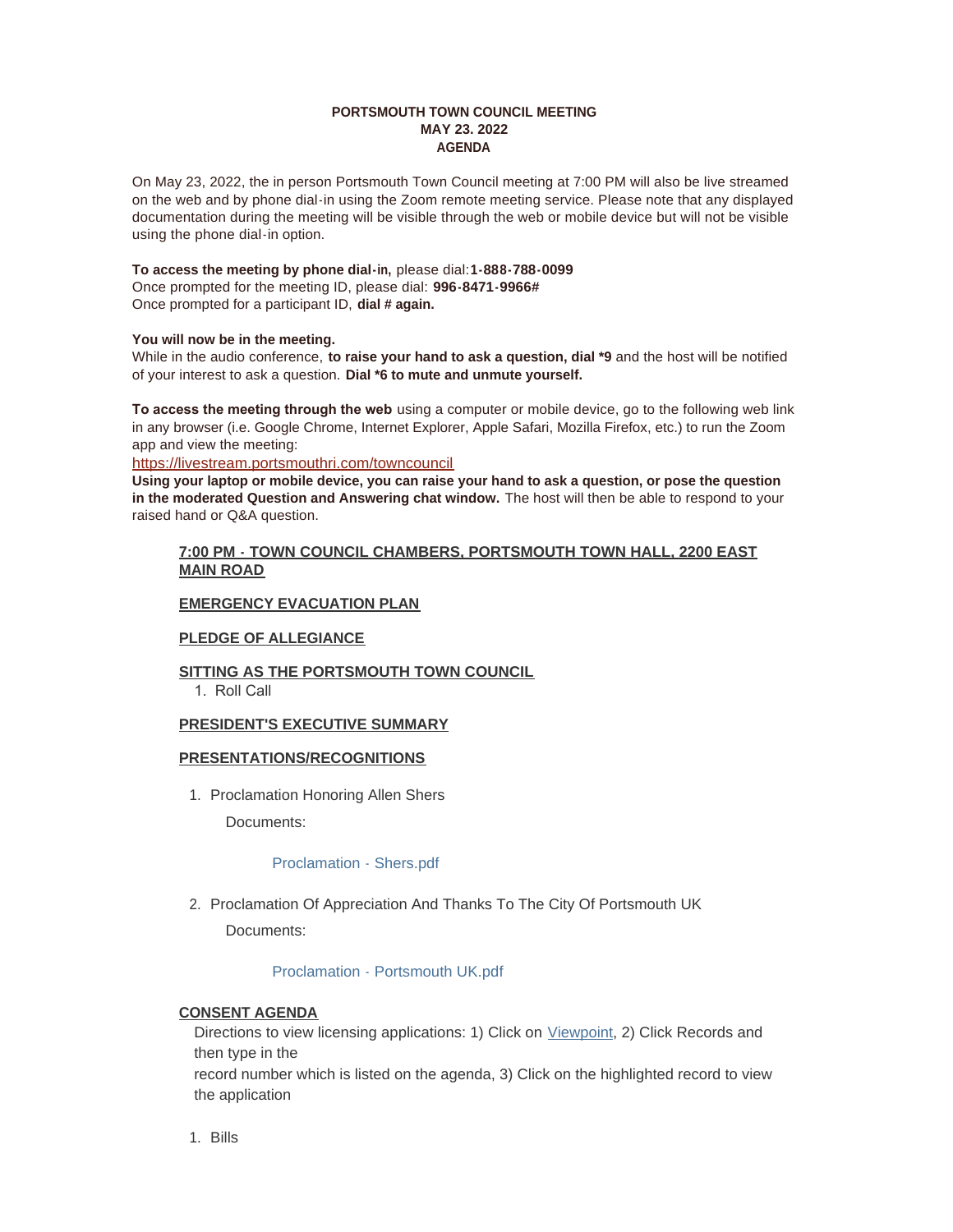Documents:

[Bills-1460.Pdf](https://www.portsmouthri.gov/AgendaCenter/ViewFile/Item/9073?fileID=12099) [Bills-1469.Pdf](https://www.portsmouthri.gov/AgendaCenter/ViewFile/Item/9073?fileID=12100) [Bills-1481.Pdf](https://www.portsmouthri.gov/AgendaCenter/ViewFile/Item/9073?fileID=12101)

- 2. Peddler License Mobile Food Establishment (MFE), Renewals:
	- a. Hawaiian Jim's Shave Ice & Co, 144 Greystone Terr, Portsmouth (#2106)
	- b. Mark Bryson d/b/a Binge BBQ, 333 Main St, South Kingstown (#2113)

## **SITTING AS THE BOARD OF LICENSE COMMISSIONERS**

Directions to view licensing applications: 1) Click on [Viewpoint](https://portsmouthri.viewpointcloud.com/search), 2) Click Records and then type in the

record number which is listed on the agenda, 3) Click on the highlighted record to view the application

Entertainment Licenses: 1.

a. newportFilm, 174 Bellevue Avenue, Suite 314, Newport, for a film screening at Safe Harbor New England Boatworks, 1 Lagoon Road on July 14 from 6:00-10:30 PM (#2109)

b. newportFilm, 174 Bellevue Avenue, Suite 314, Newport, for a film screening at the International Polo Grounds, Linden Lane on July 21 from 6:00-10:30 PM (#2110)

- 2. Peddler License Mobile Food Establishment (MFE), New: a. J&W Ice Cream, Inc. d/b/a Clementine's Homemade Ice Cream, 62 Wave Avenue, Middletown (#2115)
- 3. Request Approval For A Temporary Seasonal Expansion Of The Service Area: Localz, Inc., 657 Park Avenue, to allow food and alcohol service in an outside dining area from May 24, 2022 to December 31, 2022

Documents:

## [Localz Expansion.pdf](https://www.portsmouthri.gov/AgendaCenter/ViewFile/Item/9056?fileID=12083)

4. PUBLIC HEARING: Liquor License Application, New: (#2116) (Cont. Fr. 5/9/22) a. Application for a Class BV Alcoholic Beverage License from Narragansett Bay Club

 Amenity, LLC d/b/a The Narragansett Bay Club, 195 Newport Harbor Drive, **Portsmouth** 

b. Request approval for the permanent expansion of the service area to allow food and

 alcohol service in the area of the pool building/pool facility and the surrounding fenced in

pool area at 195 Newport Harbor Drive, Tax Assessor's Map 17, Lot 8

Documents:

[NBC Liquor License Request.pdf](https://www.portsmouthri.gov/AgendaCenter/ViewFile/Item/9057?fileID=12084) [NBC Liquor Expanded Service.pdf](https://www.portsmouthri.gov/AgendaCenter/ViewFile/Item/9057?fileID=12085)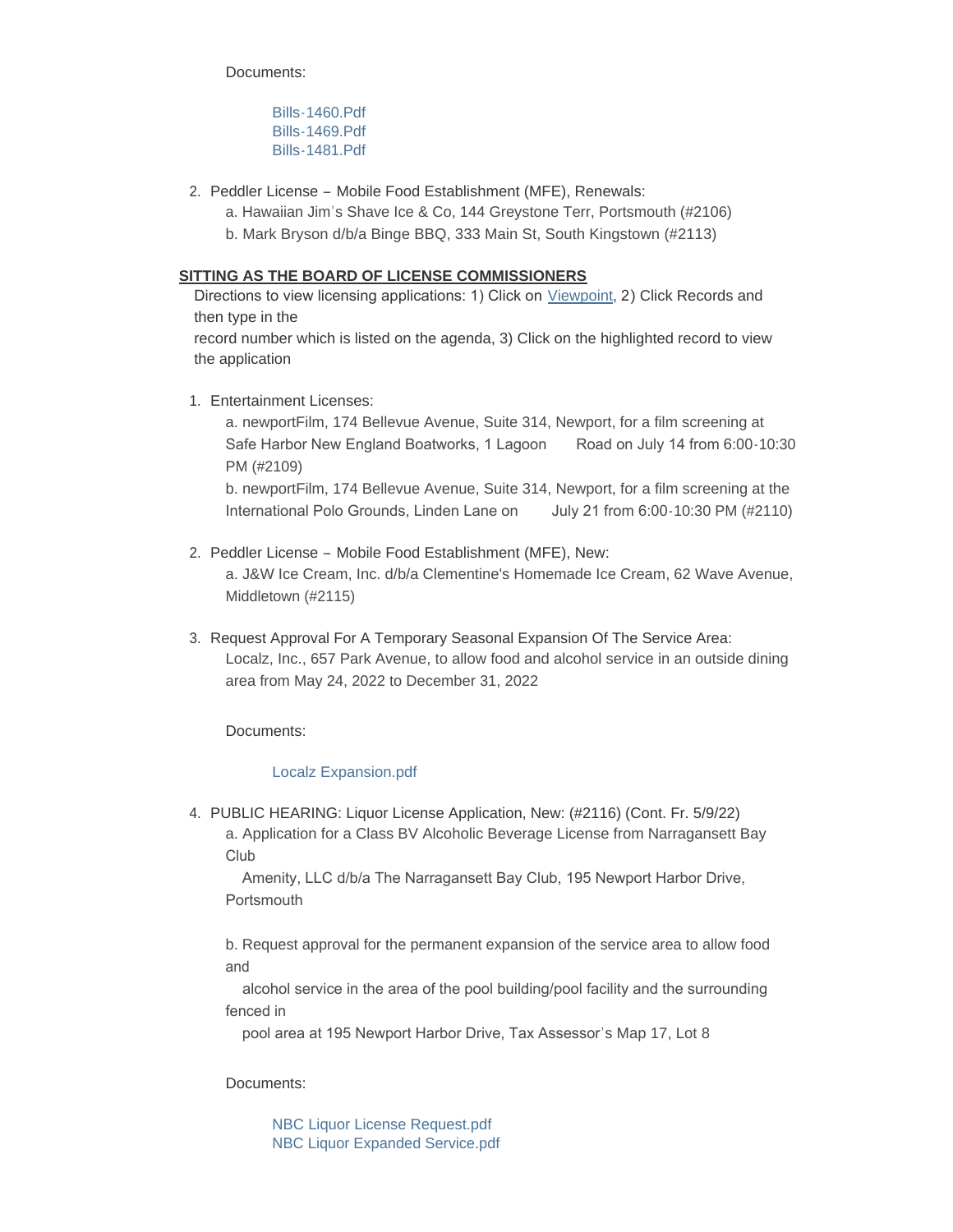5. Victualler License:

Narragansett Bay Club Amenity, LLC d/b/a The Narragansett Bay Club, 195 Newport Harbor Drive, Portsmouth (#2116)

### **ADJOURN**

## **MINUTES**

4/25/22 Exec. 4/27/22 5/9/22

Documents:

[M 4-27-22.Pdf](https://www.portsmouthri.gov/AgendaCenter/ViewFile/Item/9076?fileID=12102) [M 5-9-22.Pdf](https://www.portsmouthri.gov/AgendaCenter/ViewFile/Item/9076?fileID=12103)

# **TOWN ADMINISTRATOR'S REPORT**

- 1. RI DEM Grant Application update
- 2. Old Mill Lane update
- 3. Marye Taylor

### **RESIGNATIONS AND APPOINTMENTS**

- 1. Appointments:
	- a. Conservation Commission (1 vacancy)
	- b. Tax Assessment Board of Review (3 vacancies)

Documents:

[Appt-Conservation-Spencer.pdf](https://www.portsmouthri.gov/AgendaCenter/ViewFile/Item/9059?fileID=12086) [Appt-Tax Assessment Board-Toner.pdf](https://www.portsmouthri.gov/AgendaCenter/ViewFile/Item/9059?fileID=12087)

### **OLD BUSINESS (DISCUSSION/ACTION)**

1. Authorization To Select An Electricity Supplier For The Community Electricity Aggregation Plan And Approve A Resolution. / R. Talipsky And J. Rhodes, Good Energy (20)

Documents:

### [Authorization For Supplier Selection.pdf](https://www.portsmouthri.gov/AgendaCenter/ViewFile/Item/9060?fileID=12088)

2. Monthly Finance Report. / L. Lasky (5)

Documents:

## [Monthly Finance Report-March.pdf](https://www.portsmouthri.gov/AgendaCenter/ViewFile/Item/9080?fileID=12104)

### **NEW BUSINESS (DISCUSSION/ACTION)**

1. Request To Install A Little Free Library On The Bristol Ferry Town Common. / K. Tyson (5)

Documents:

[LittleFreeLibrary.pdf](https://www.portsmouthri.gov/AgendaCenter/ViewFile/Item/9065?fileID=12092)